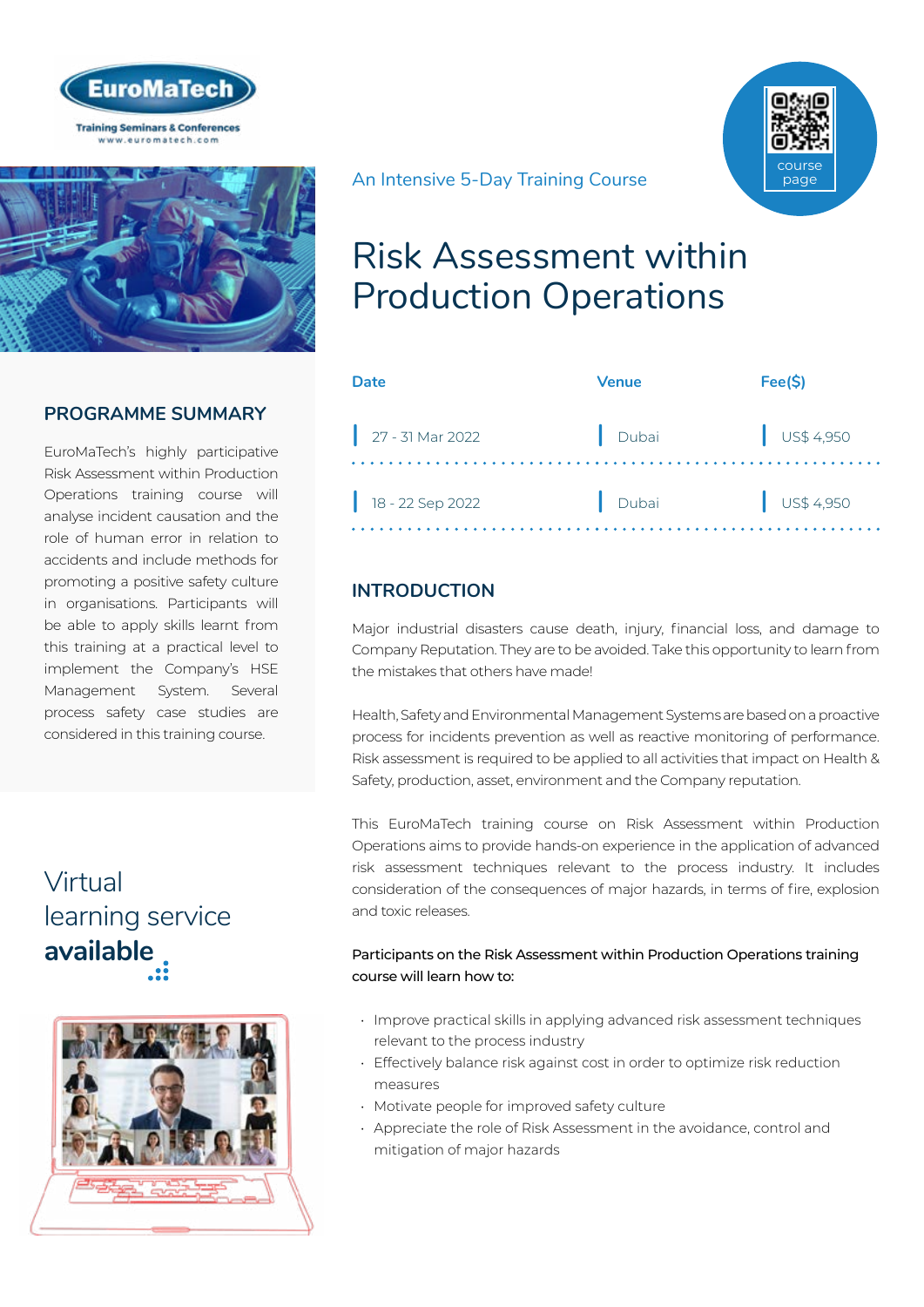#### **TRAINING METHODOLOGY**

In the Risk Assessment within Production Operations training course, delegates will learn through active participation including inspiring presentation tools and an interactive programme and roleplaying activities, presented in a lively, enthusiastic and interesting style. Delegates will take part in topic exercises, case studies and the practical training.

#### **In-house Training**

EuroMaTech is capable of conducting this training programme exclusively for your delegates. Please e-mail us on inhouse@euromatech.ae for further information and/or to receive a comprehensive proposal.





**Email Address:** info@euromatech.ae

**Website:** www.euromatech.com

#### **WHO SHOULD ATTEND**

The Risk Assessment within Production Operations training course is suitable for, but not limited to:

- Supervisors and line management with HSE responsibilities
- Production, project, process, mechanical, control, maintenance and HSE personnel
- Personnel involved in implementing the Company's HSE Management System

### **PROGRAMME OBJECTIVES**

This practical EuroMaTech training course on Risk Assessment within Production Operations aims to enable participants to achieve the following objectives:

- Recognise the difference between hazard, risk and risk assessment
- Learn how to evaluate different types of risk
- Develop the skills of applying advanced risk assessment techniques relevant to the process industry
- Develop a strategy for planning and implementing risk reduction action plans
- Appreciate the contribution of human error to accidents

## **QUALITY CERTIFICATIONS & ACCREDITATIONS**

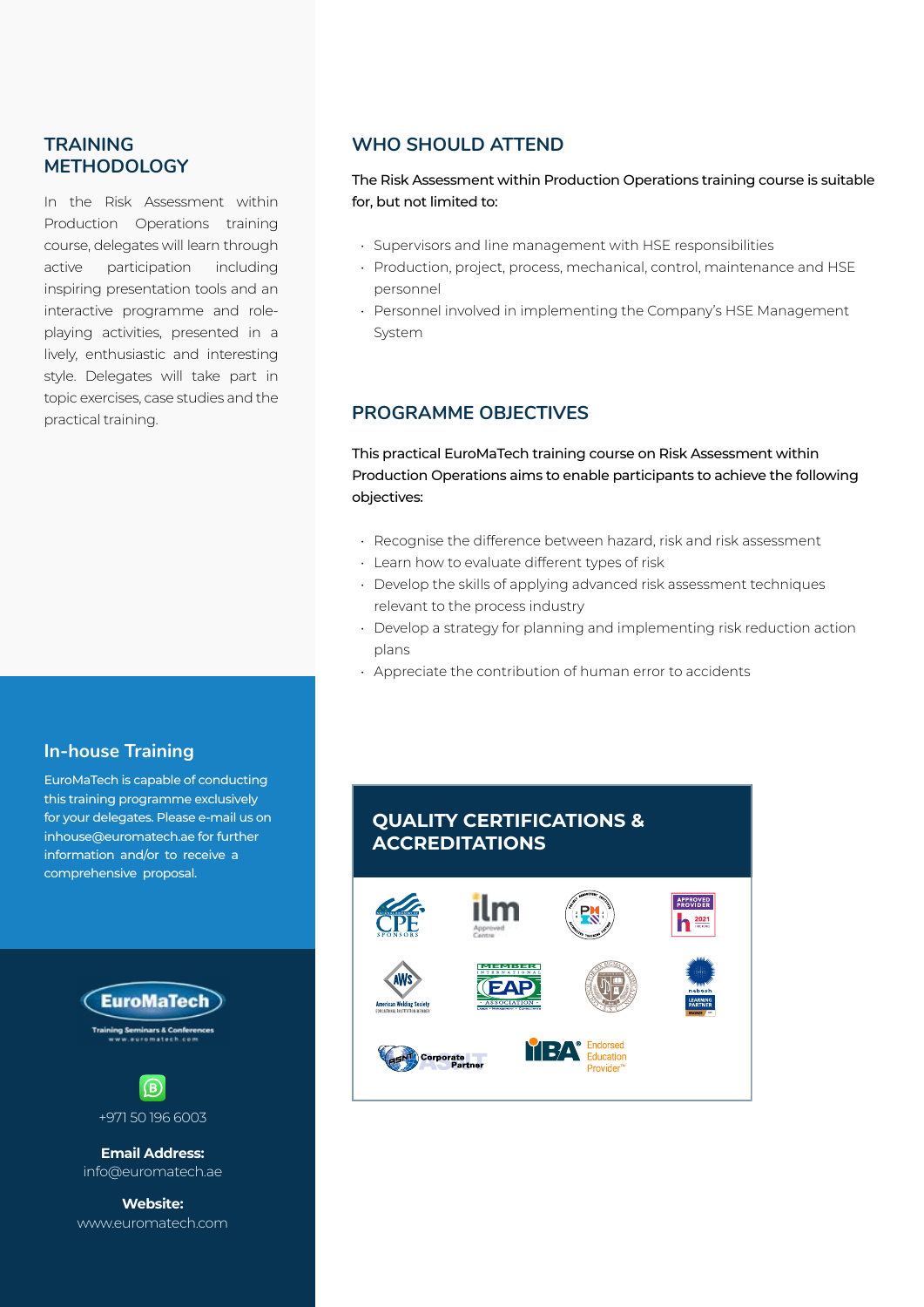# **COURSE OUTLINE**



## **Day 3**

#### Major Accidents and How they occur

- Permit to Work Systems
	- » Principles of operation
	- » Example of failure
- System Failure: Review of a Process Over-Ride Incident
- How "Barriers" are defeated How major incidents occur
	- » Major Accidents and how they happened – The timeline to disaster
	- » Major Accidents and how they happened – An out of hours' plant explosion
	- » Consideration of Root Cause
- Process Safety: Leading and Lagging Indicators
- Major Incident Analysis
	- » Incident Occurrences; Eye Witness Testimonies; Analysis Team
	- » Gathering Evidence; Expert Support; Incident **Sequence**
	- » Preliminary Causes; Root Cause Analysis; Human Factors
- Risk Control Recommendations; Analysis Report

### **Day 1**

#### Introduction to Risk Assessment

- The concepts of hazards, risk and risk assessment and a review of the risk assessment process
- Syndicate Exercise: Risk Assessment and HSMS to control risk
- Personal Safety and Process Safety
- Syndicate exercise: Process Safety exercise (Part 1)
- Risk Assessment tool: BowTie Diagram
- Syndicate exercise: Process Safety exercise (Part 2)
- Layers of Protection and Barriers (Control Measures)

## **Day 4**

#### Human Factors and Risk Assessment

- Layers of Protection
	- » Review of BowTie » LOPA
	-
- Introduction to Human Factors and Human Error
	- » Errors and Violations
	- » Syndicate Exercises
- Review of a Major Industrial Incident involving errors and violations
- Improving Human Reliability
- Reactive and Active Monitoring

## **Day 2**

#### Elements of HSE Management Systems and Process Safety

- A brief Introduction to Environmental Issues
	- » Key Environmental Issues
	- » Land, Air and Water
- Process Safety Fires and Explosions
	- » Fault Tree Analysis
	- » Dangerous Substances and Explosive Atmospheres Risk Assessment
- Key elements of the HSE Management System
- Elements of HSE Management Systems
	- » Selection of Contractors
	- » Control of Contractors
	- » Case Study: Contractors doing their thing
	- » Check and Audit of Contractors
- Isolation of Plant
- Case Study: Fire in a Polypropylene Plant
- Process Safety Understanding the process and the effect of change
- Syndicate exercise: Cooling system failure

## **Day 5**

#### Major Incidents, Emergency Response, and the Role of Safety **Culture**

- Rules vs. Risk Assessment
- Process Safety: the start-up phenomena
- Case Study: Everything went wrong
- Rethink what was "the" root cause?
- What is Health and Safety Culture?
- Development of positive safety culture and how to promote safety culture
- Overview of Emergency Response Planning
- Review of Barriers